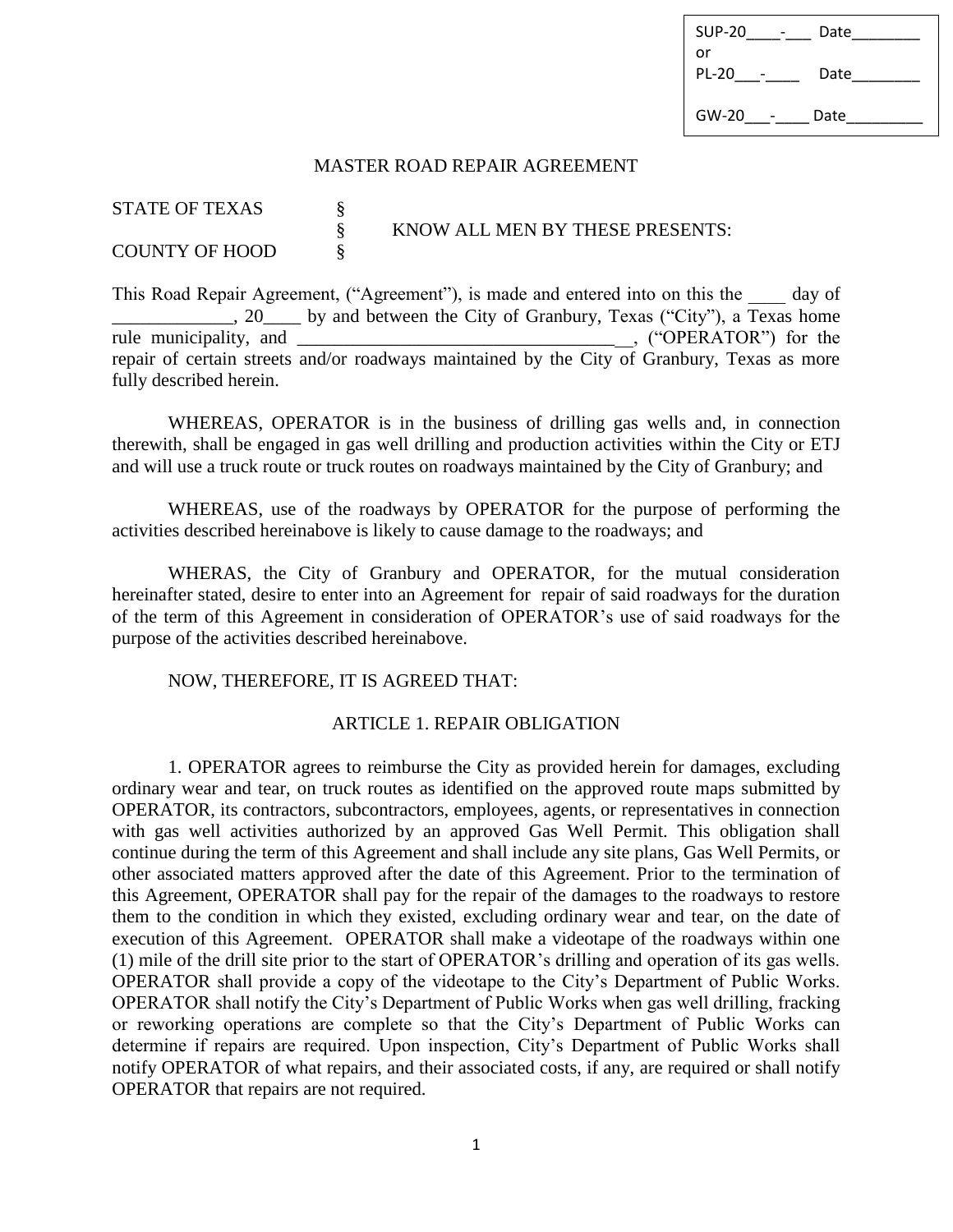2. OPERATOR shall be responsible for the costs associated with the repair of roadways damaged by OPERATOR's use of the public roadways, in accordance with the provisions contained herein. Upon determination by the City of the cost to repair damage to the roadways caused by OPERATOR, City shall invoice OPERATOR for the full amount. OPERATOR agrees to remit payment in full within 30 days of the date of the invoice. City shall be responsible for contracting for the roadway repair services and, where required by State law, shall employ a competitive bidding process to ensure that the roadway repairs are performed in the most cost effective manner possible. Should payment ultimately be insufficient to fully repair the damage caused to the roadways by OPERATOR, City may invoice OPERATOR for the balance and payment shall be due within 30 days of the date thereof. Should OPERATOR fail to remit full payment to the City for all amounts invoiced within 30 days of any such invoice, City may recover against the security required pursuant to Article 4 hereof and/or pursue any remedy available to it in law or equity to ensure that the public roadways are repaired. Conversely, the City agrees to reimburse OPERATOR the balance of any funds not used in the repair of the roadways.

3. Notwithstanding the foregoing, if, in the City's sole discretion, the damage to the roadways affects the immediate health and safety of the public, the City may take immediate remedial action to repair the roads at its own expense and invoice the OPERATOR for the full amount thereafter.

4. During the term of this Agreement, OPERATOR shall periodically inspect said roadways during drilling, fracture stimulation or reworking of the gas well to determine whether or not any damage has occurred as a result of OPERATOR's activities. Within 48 hours of discovering the existence of any such damage to the roadways, OPERATOR shall notify the City's Director of Public Works of the need for repair. City shall then invoice OPERATOR in accordance with paragraph 3, above.

## ARTICLE 2. TERM OF AGREEMENT

This Agreement shall commence upon the date indicated above and shall continue in full force and effect until all damage caused to the roadways by OPERATOR's activities have been repaired, OPERATOR has paid all invoice amounts in full and the OPERATOR has permanently discontinued the activities upon the roadways, as described hereinabove.

#### ARTICLE 3. BLANKET INSURANCE AND INDEMNITY

1. OPERATOR shall provide or cause to be provided insurance that meets the requirements of Section 15.6 of the City of Granbury Zoning Ordinance or Section 13.16.005 of Ordinance 06-127. Such insurance shall continue until the well is abandoned and the site restored.

2. OPERATOR shall and hereby does indemnify, defend and save harmless the City, its officers, agents and employees from all suits, actions or claims of any character, name and description brought for or on account of any injuries or damages received or sustained by any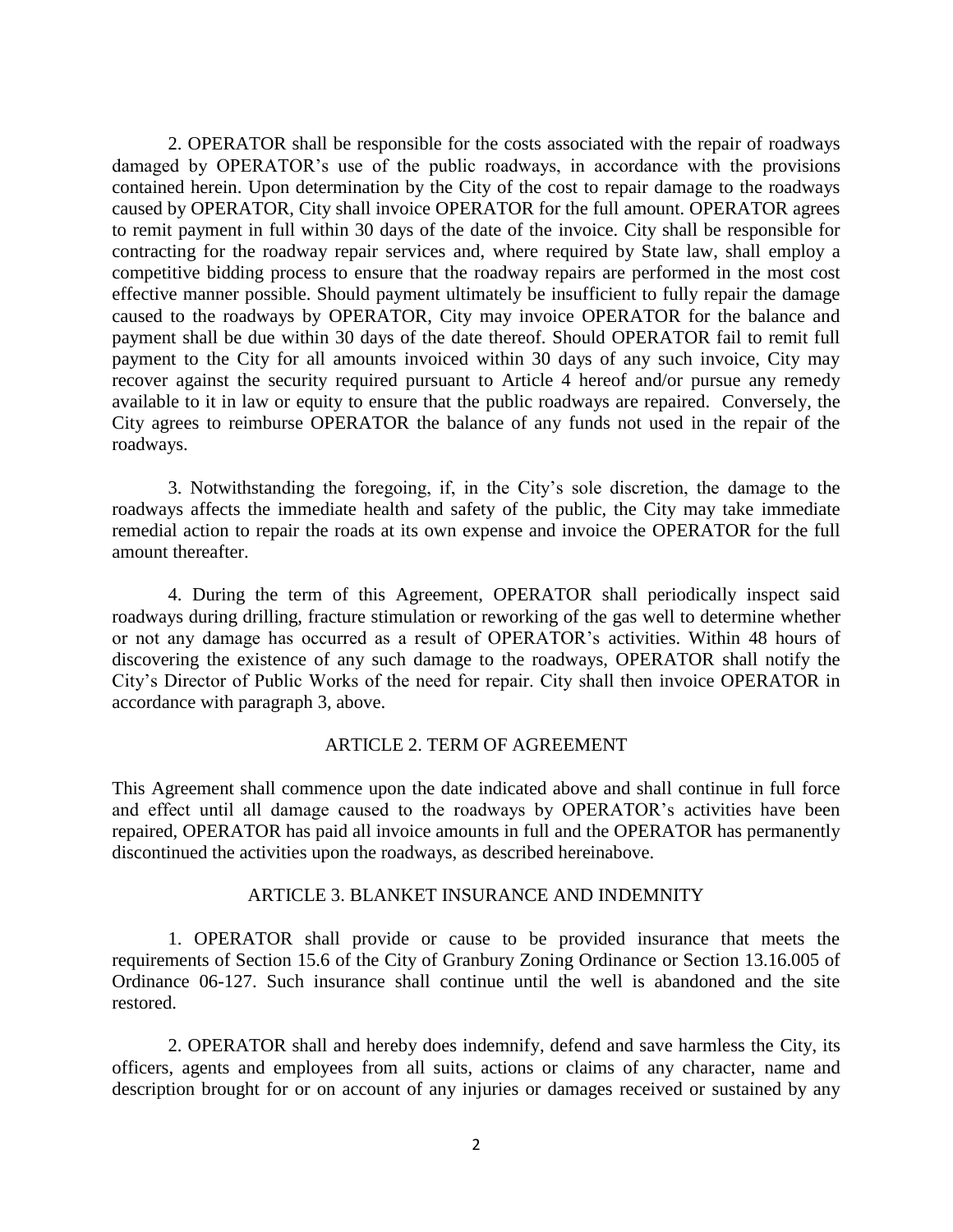person, persons or property on account of the operations of the OPERATOR, its agents, employees, contractors, subcontractors or representatives; or on account of any negligent act of fault of OPERATOR, its agents, employees, contractors, subcontractors or representatives in connection with the obligations of the OPERATOR under this Agreement; and shall pay any judgment, with costs, which may be obtained against the City growing out of such injury or damage.

### ARTICLE 4. BLANKET PERFORMANCE BOND

OPERATOR shall provide or cause to be provided a security instrument in the form of a performance bond, irrevocable letter of credit or certificate of deposit that meets the requirements of Section 15.7 of the City of Granbury Zoning Ordinance or Section 13.16.006 of Ordinance 06-127 to secure the obligation of OPERATOR to pay for the repair of damages, excluding ordinary wear and tear, to public streets, including, but not limited to, bridges.

### ARTICLE 5. MISCELLANEOUS PROVISIONS

1. OPERATOR understands and agrees that OPERATOR, its employees, agents, contractors, subcontractors or representatives shall at no time represent themselves to be employees, agents, contractors, subcontractors or representatives of the City.

2. By entering into this Agreement, the City does not waive, nor shall it be deemed to waive, any immunity or defense that would otherwise be available to it against claims arising by third parties.

## ARTICLE 6. FORCE MAJEURE

The performance of this Agreement shall be subject to events of Force Majeure. Events of Force Majeure shall mean any contingency or cause beyond the reasonable control of a party including, without limitation, acts of God or the public enemy, war, riot, civil commotion, insurrection, government or de facto government action (unless caused by acts or omissions of the party), fires, explosions, rain or other weather delays, floods, strikes, slowdowns or work stoppages.

#### ARTICLE 7. ASSIGNABILITY/CONSENT

Except as otherwise provided herein, or except as may be hereafter determined by the parties, no party to this Agreement may sell, assign, partially assign or transfer its interest in this Agreement, or any of its right, duties, or obligations hereunder, without the prior written consent of the other party. Whenever the consent or the approval of a party is required herein, such party shall not unreasonably withhold, delay, or deny such consent or approval. Notwithstanding the foregoing, the OPERATOR may assign this Agreement if the Gas Well Permit has been assigned in accordance with Section 15.10 of the City of Granbury Zoning Ordinance.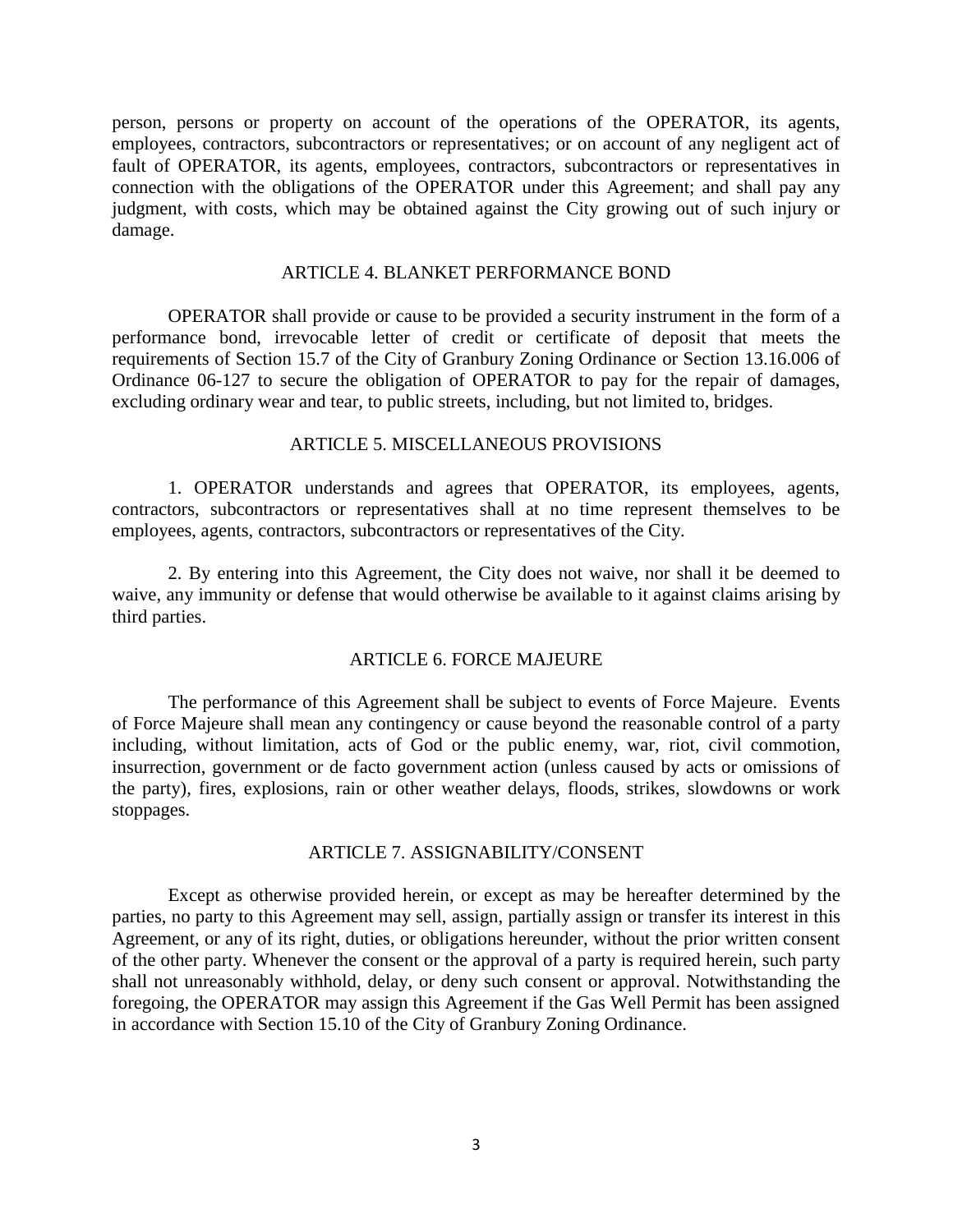#### ARTICLE 8. NOTICE

Any notice given by one party to the other in connection with this Agreement shall be in writing and shall be by personal delivery; sent by registered mail or certified mail; or by U.S. Mail, return receipt requested, postage prepaid; to:

CITY: Office of the City Manager City of Granbury, Texas 116 West Bridge Street Granbury, Texas 76048

## OPERATOR: OPERATOR ADDRESS

Notice shall be deemed to have been received on the date of receipt as shown on the return receipt or other written evidence of receipt.

# ARTICLE 9. MODIFICATION

No waiver or modification of this Agreement or of any covenant, condition, limitation herein contained shall be valid unless in writing and duly executed by the party to be charged therewith. No evidence of any waiver or modification shall be offered or received in evidence in any proceeding arising between the parties hereto out of or affecting this Agreement, or the rights or obligations of the parties hereunder, unless such waiver or modification is in writing, duly executed. The parties further agree that the provisions of this Article will not be waived unless as herein set forth.

## ARTICLE 10. SAVINGS/SEVERABILITY

In the event that any one or more of the provisions hereof contained in this Agreement shall for any reason be held to be invalid, illegal, or unenforceable in any respect, such invalidity, illegality, or unenforceability shall not affect the other provisions, and the Agreement shall be construed as if such invalid, illegal, or unenforceable provision had never been contained in this Agreement.

### ARTICLE 11. GOVERNING LAW AND VENUE

This Agreement shall be construed under and governed by, and in accordance with the laws of the State of Texas, and all obligations of the parties hereto, created by this Agreement are performable in Hood County, Texas. Venue of any suit or cause of action under this Agreement shall lie exclusively in Hood County, Texas.

# ARTICLE 12. ENTIRE AGREEMENT

This Agreement and the exhibits attached thereto, constitute the entire agreement among the parties hereto with respect to the subject matter hereof, and supersede any prior understandings or written or oral agreements between the parties with respect to the subject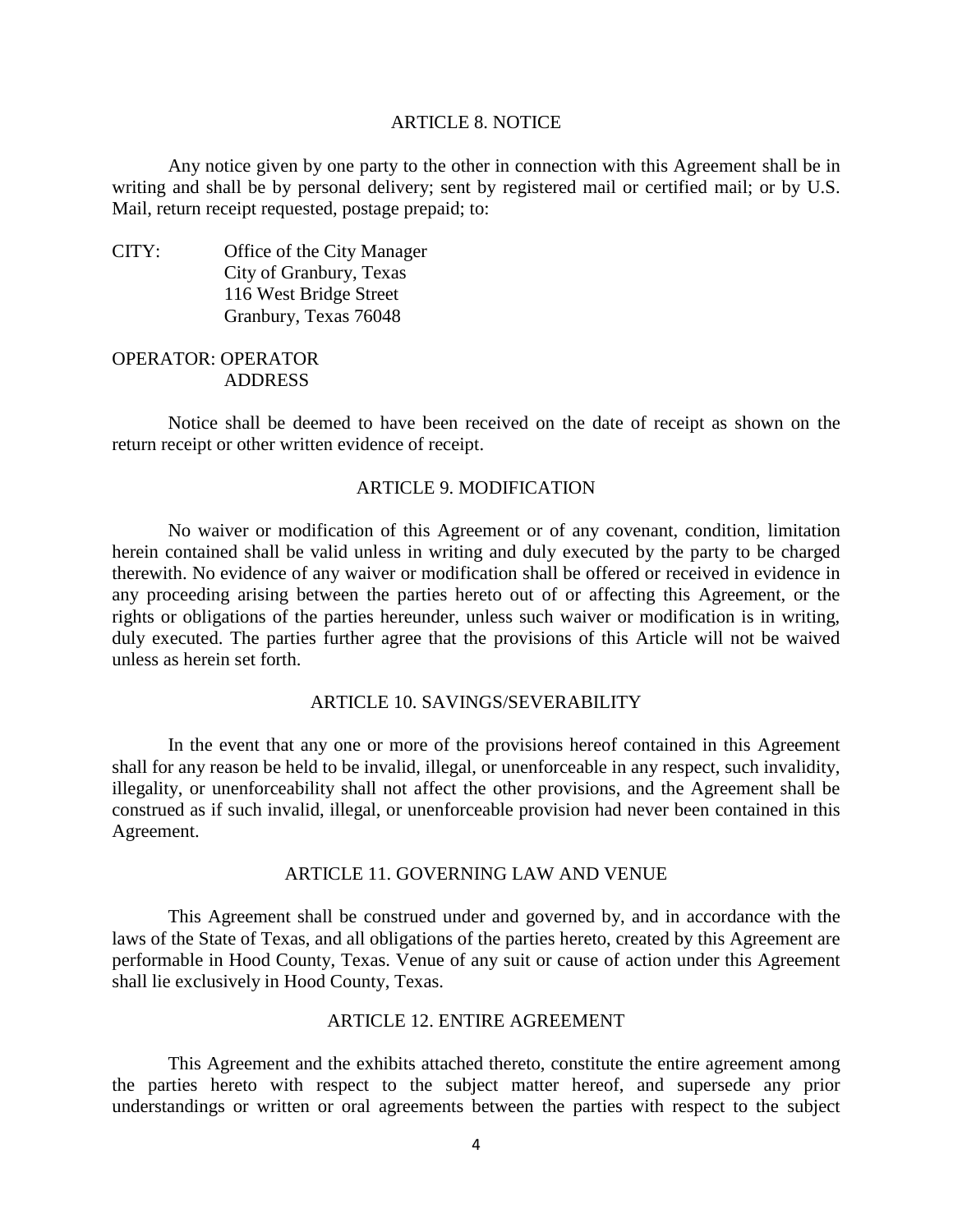matter of this Agreement. No amendment, modification, cancellation or alteration of the terms of this Agreement shall be binding on any party hereto unless the same is in writing, dated subsequent to the date hereof, and is duly authorized and executed by the parties hereto.

# ARTICLE 13. WAIVER OF TERMS AND CONDITIONS

The failure of either party to enforce or insist upon compliance with any of the terms or conditions of this Agreement shall not constitute a general waiver or relinquishment of any such terms or conditions, but the same shall be and remain at all times in full force and effect.

# ARTICLE 14. CAPTIONS

The captions contained in this Agreement are for informational purposes only and shall not in any way affect the substantive terms or conditions of this Agreement.

# ARTICLE 15. COUNTERPARTS

This Agreement may be executed in any number of counterparts, each of which shall be deemed an original, and constitute one and the same instrument.

IN WITNESS WHEREOF, the parties do hereby affix their signatures and enter into this Agreement as of the  $\qquad \qquad$  day of  $\qquad \qquad$ , 20.

# CITY OF GRANBURY, TEXAS

 $\mathbf{By:}$ 

City Manager

ATTEST:

City Secretary

APPROVED AS TO FORM AND LEGALITY

\_\_\_\_\_\_\_\_\_\_\_\_\_\_\_\_\_\_\_\_\_\_\_\_\_\_\_\_\_\_\_\_\_\_\_\_

\_\_\_\_\_\_\_\_\_\_\_\_\_\_\_\_\_\_\_\_\_\_\_\_\_\_\_\_\_\_\_\_\_\_\_\_

City Attorney

STATE OF TEXAS  $\S$ §

COUNTY OF HOOD